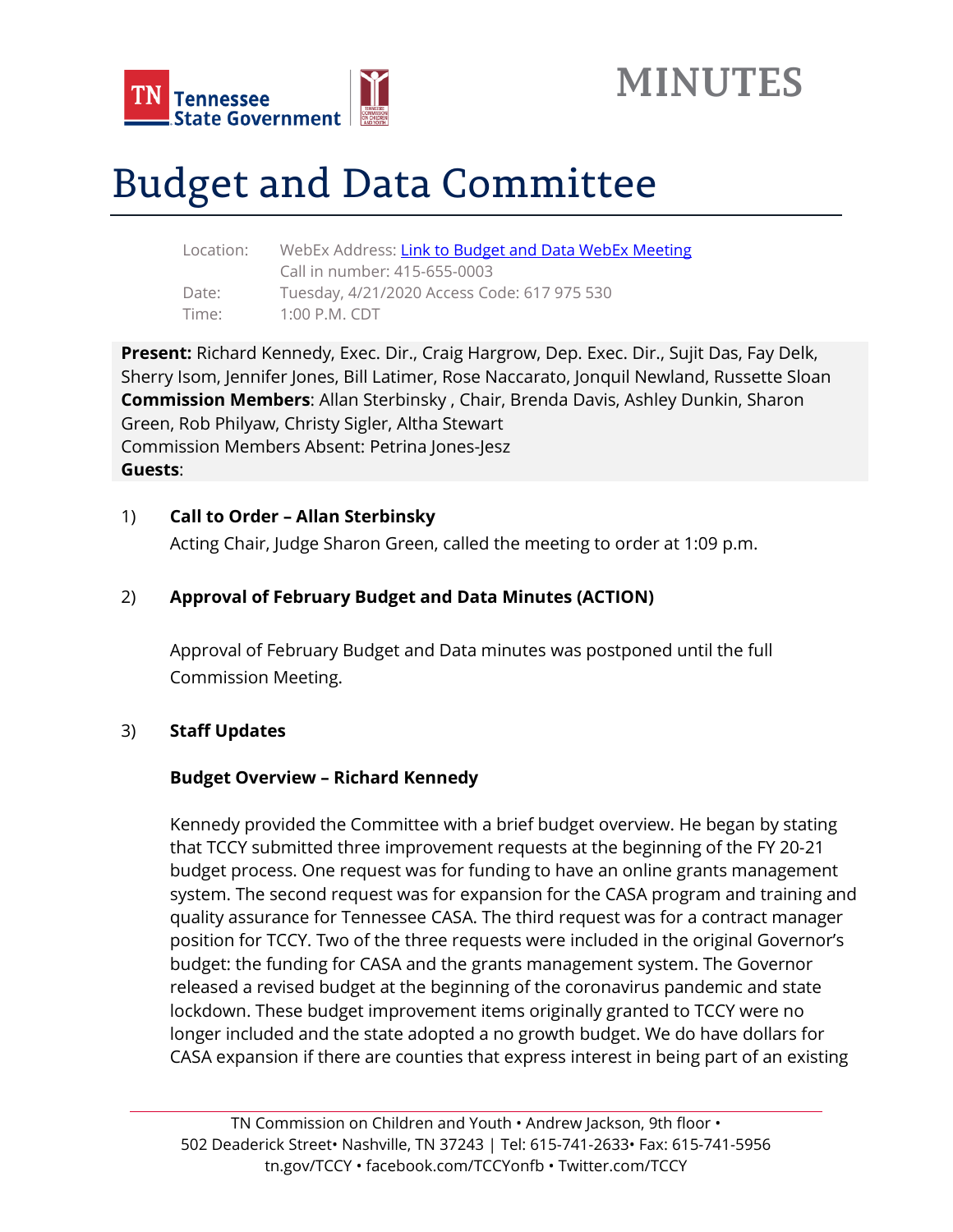

program and meet National CASA criteria. Kennedy said we are going to look at our budget to see if we can make the grants management system happen. The legislature may return in June which might give us an opportunity to ask for these items again.

Judge Green asked if there were other agencies that anticipated receiving funds and experienced the same thing as TCCY. Kennedy confirmed that the no growth budget affected many agencies.

Mayor Allan Sterbinsky joined the meeting and took over chairing the committee from Judge Sharon Green.

## **TCCY Budget Update – Sherry Isom (ACTION)**

Isom updated Commission Members on the financial status as of March 31, 2020. Our agency still has approximately \$699,000 in uncollected revenue. Our current budget was increased by the unspent Annie E. Casey funds from last year. Final Children's Advocacy Days (CAD) expenditures and revenue will be reported at the next Commission meeting. We are still collecting sponsorships and finalizing expenditures.

A few line items exceeded 75 percent, which is where we are in the fiscal year. The first item is longevity, which is at 82 percent. Longevity pay occurs on employee anniversary dates and is spread unevenly throughout the year. It will balance by year's end. The second was the printing line, due to the printing of the *Compilation*, which is a once-a-year expense.

#### **Grants Update – Sherry Isom**

The Grant Award for 2017 will end September 30, 2020. Whitfield has requested a budget modification to this award to ensure we can exhaust the award balance.

### **Contract Update – Sherry Isom**

Isom completed the Delegated Grant Authority contracts for the FY 21 CASA and Reimbursement Account contracts. These will be sent out by mid-to-late May.

Kennedy said that there are things we have budgeted for that will not be taking place this year such as conferences and travel. He gave the example of the cancellation of the Coalition for Juvenile Justice conference in June. TCCY typically sends four staff and one or two commission members to this conference. We are mindful of the fact that we will have unspent dollars at the end of the fiscal year, and we want to take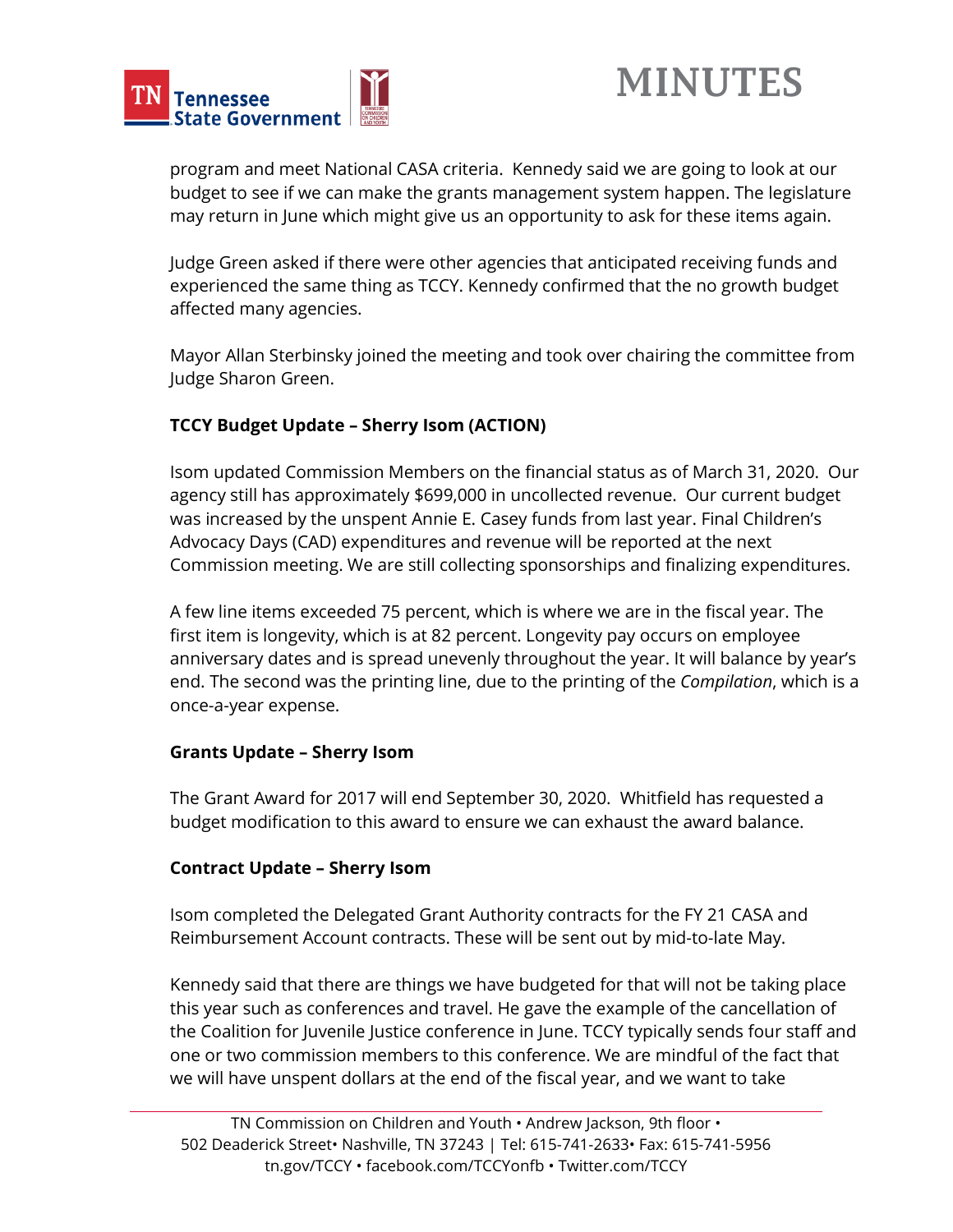



advantage of these dollars to look at critical things for next year.

Sterbinsky asked if this would require a budget amendment. Kennedy said no, anything we do not spend goes back to the general fund, but we are not required to submit any type of amendment.

## *Sigler moved to accept the TCCY Financial Report for the period ending March 31, 2020. Green seconded. Unanimously Approved.*

### **KIDS COUNT – Rose Naccarato**

The data for this summer's release of the national KIDS COUNT report has arrived, and Tennessee's rank has fallen to 39. Naccarato emphasized this is embargoed information. While we still need to do some digging into the data for what has improved and what has grown worse, the main thing that happened to us is relatively clear. Within the Health area, KIDS COUNT has long used a kind of meaningless indicator on teen alcohol and drug use. It was survey data rounded to whole numbers, and there were generally only three or four distinct ranks. Tennessee was usually in the first group and so ranked first along with some seven to 10 other states. This year, that measure was removed from calculations and replaced with a measure of the percentage of children who are overweight or obese. This is an important statistic, and one that we include in our county profiles, but Tennessee ranks 48<sup>th</sup> on it. Swapping a measure on which we generally rank first for one where we are nearly dead last did not help our overall rank at all. Naccarato said we would begin working on talking points to have prepared for the release

Green asked for clarification on the ranking of 48<sup>th</sup> for childhood obesity. Naccarato confirmed it is correct.

### **Kidcentral – Jonquil Newland**

Web traffic on kidcentral tn continues to climb. Web statistics show the site averages about 1,800 page views a day, up from around 1,500 page views a few months ago, and a stark contrast from the 600 page views a day when the site first launched under the state in August, 2018. Unique visitors dipped slightly in February, mostly due to having just 29 days in the month. March came back up to over 35,000. The top performing article was the trick or treating safety article. Social media numbers continue to increase as well. There has been a noticeable jump in followers since mid-March, when the COVID-19 pandemic was announced. Kidcentral tn social media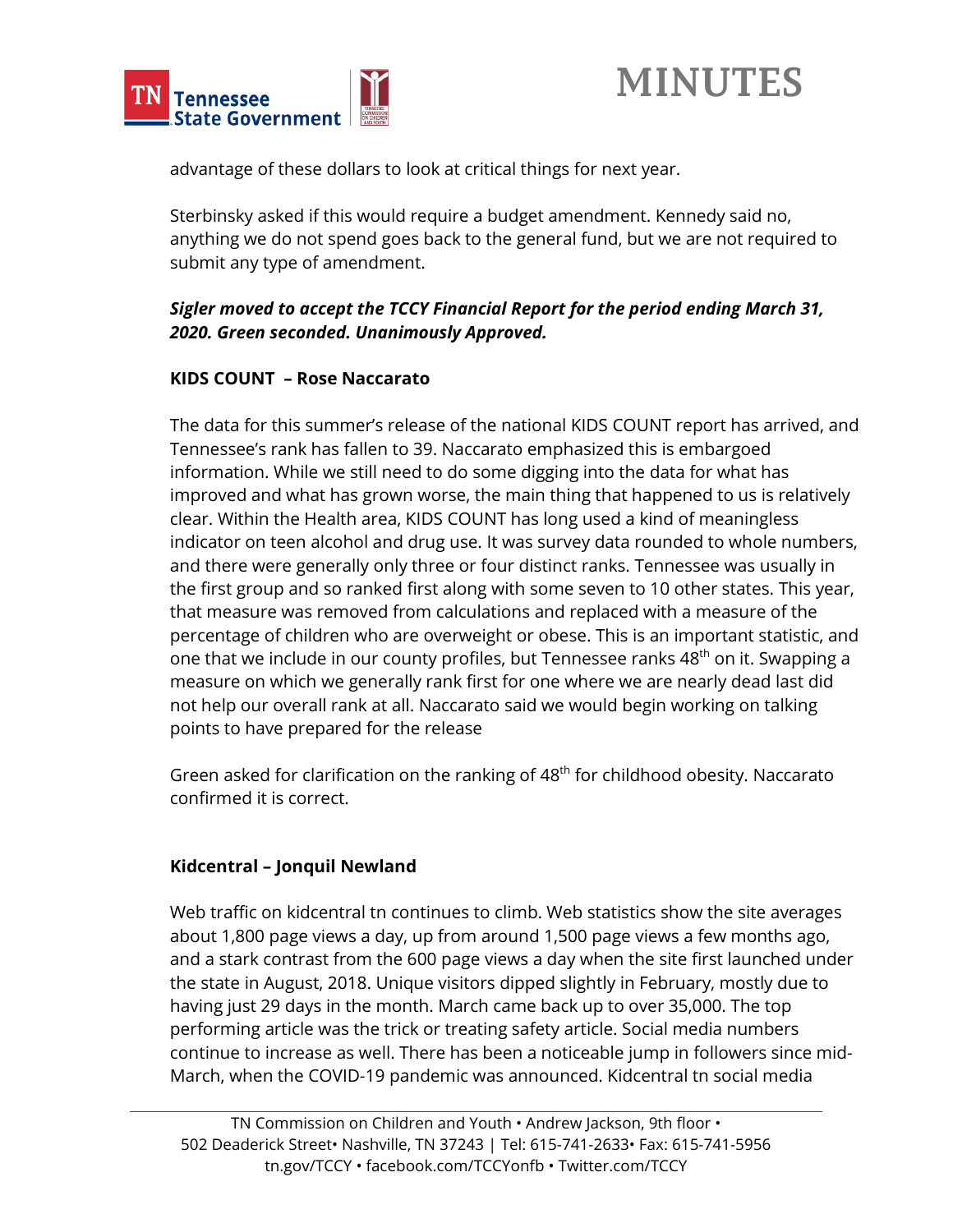



platforms are utilizing this time to post and share content from state departments that will benefit all Tennessee children and families during the pandemic. Email subscribers are holding strong. The last subscriber email in early April shows a 24 percent open rate, the highest ever recorded using Campaign.

#### **Resource Mapping - Rose Naccarato**

Naccarato said she is happy to report that the resource mapping report was completed on time. Since legislative offices are closed, we were unable to deliver hard copies as we normally do. Instead, we e-mailed the report to the Senate and House clerks and then sent a link to all legislators and members of Governor Lee's cabinet. We also sent a thank-you message with a link to the report to the commissioners or agency executives of all twenty-seven departments/agencies who contributed data to the report. We made some changes to the report this year to update its look and to cut some of the long text passages that are repeated every year. We added more pictures. We also added a set of flow charts that offer a new way to look at how federal money flows to the various departments for children's programs. Handouts were emailed to the Committee for reference.

### **The Advocate – Fay Delk**

Since the last meeting, we have sent two newsletters. The first one dealt with the Census and COVID-19; the second one also focused on the virus, with resources on its effect on mental health and nonprofits. It also recognized Child Abuse Prevention Month. Delk said she is working on a newsletter for May. Delk said since she is leaving, this is probably the time to consider changes in the newsletter. Sterbinsky asked if the Committee should discuss the continuation of the newsletter now. Kennedy said the newsletter is one of those items, that just when we think it may be obsolete, people comment on how they use it and enjoy it. He let the committee know we are open to feedback as we decide whether it will continue in its current format.

Delk said the long-awaited upgraded system is still not available. People already using the system, including Newland, have found difficulties, and the state is reconsidering using the software. STS has to move our mailing list into the system for us, and they have yet to do so. Based on feedback received, Delk said she has moved from an issue focus for each issue toward more news and has included more information about funding and grants available.

Sterbinsky thanked Delk for her hard work and dedication to the Commission.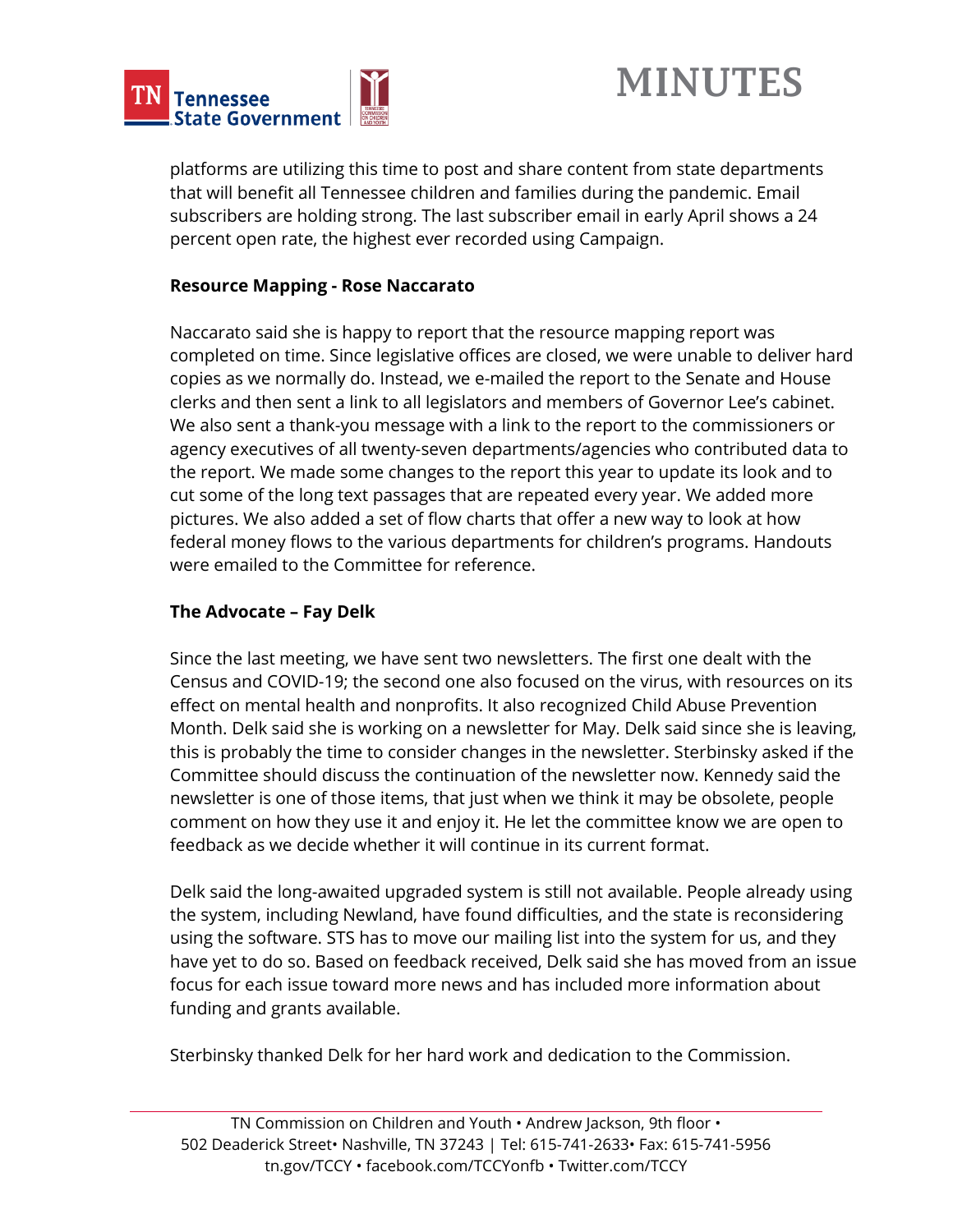

# **MINUTES**

#### **Web Stats – Sujit Das**

Das provided the Committee with an overview of web statistics. He reviewed the handouts that were emailed to the Committee. The first slide shows the summary of page views categorized by total page views and three main areas. The next couple of slides illustrate the page views of other top-10 areas.

Total page views were 16.2 percent higher during Jan-Mar 2020 quarter compared to the quarter before it, but they were 13.3% lower than the Jan-Mar 2019 quarter. During this quarter, February shows the highest number of pageviews due to the increased number of visits in the Children's Advocacy Days (CAD) category. There were a total of 792 visitors in this category. The ACEs category shows the highest number of visits with an average 21.8 percent of page views in this quarter. In March 2020, there were 427 new page views in the Covid-19 category.

January through March, 2020 data from the KIDS COUNT website's Tennessee pages from the Annie E. Casey Foundation confirm a total 23,039 visits with an average 7,680 per month. The total number of data visualization at that time was 13,705 with an average 4,568 per month.

### **Media Report – Fay Delk**

Delk reported we had 36 earned media pickups in newspapers, a newsletter, radio and television, most in result of 15 contacts. KIDS COUNT articles or references made up 21 of the 36. Twenty of them were staff-written, and the largest number by far were published in the Mid-Cumberland region. Social media use continues to grow, with 3,914 Facebook likes (a 21 percent increase from a year ago), 1,244 Twitter followers (a 15 percent increase), 668 LinkedIn followers (up 23 percent) and 302 Instagram followers (more than double last year's number). Social media posts about Children's Advocacy Days had a total Facebook reach of 27,688 and 2,037 engaged users, 4,494 Twitter impressions and 122 engagements, including 84 for a tweet about Judge Meise and 68 Instagram likes and one comment. An annual report of our Building Strong Brains Tennessee (BSBTN) social media campaign showed a reach of 103,492 on Facebook, 351,069 on Twitter and 7,795 on LinkedIn. Instagram doesn't report reach but posts on it had 368 engagements.

Sterbinsky volunteered to work with Naccarato regarding what kind of data should be collected going forward.